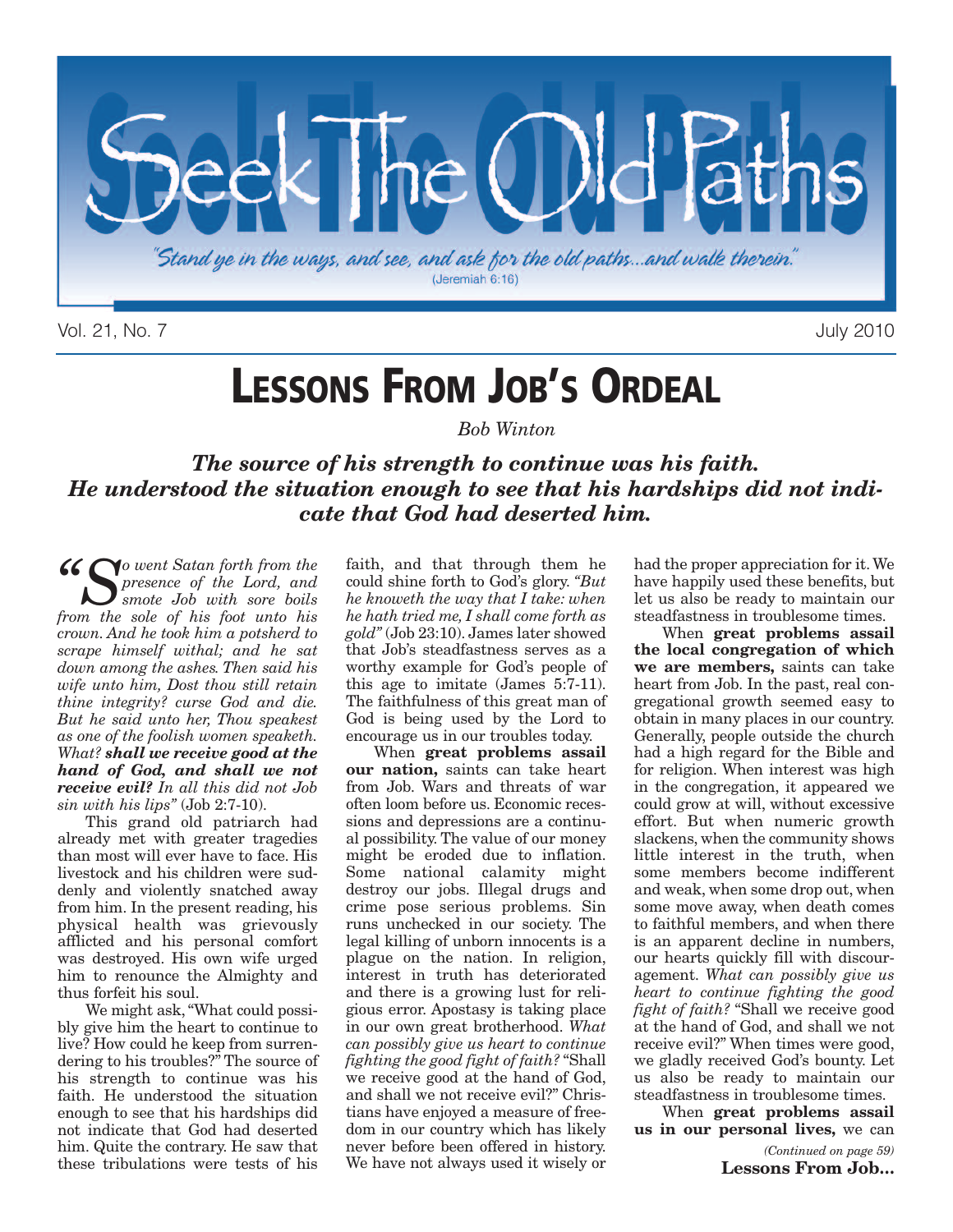

Trefer you to the issues of May and<br>June to read the first two install-<br>ments of this article. We have<br>examined many 'graces' that every refer you to the issues of May and June to read the first two installments of this article. We have Christian is to incorporate into their lives. We continue with the following thoughts.

### **THE WORLD SEES AND KNOWS US**

We not only have an influence upon those around us, we have a profound effect upon them too — even the whole world. Someone once said that we, as Christians, are the only Bible some people ever see. Whether we like it or not, there's a lot of truth in that statement. Many don't take time to read the Bible. And, many don't even care. So, as Christians, what do people see in our lives? Is it good or bad?

Acts 2:47 tells us the early church had "favour will all the people." Why was that the case? Surely it was because of the lives they lived. They saw people who were genuine, who were true, who sincerely cared for one another. These first century brethren were not "cut-throats." They did not position themselves so they could take advantage of others. Their attitude was not to get ahead in this world no matter what, no matter who they had to trample on to do it. Their motive was pure and genuine. They actually, sincerely, cared for one another. Jesus said, *"By this shall all men know that ye are my disciples, if ye have love one to another"* (John 13:35).

By what does the world know us? What do our neighbors think of us? Those with whom we work? Our classmates? If the Christian graces are evident in our lives and abound, we will have a good and proper influence.

As the people of God, **we ought to be known for Christ being the center of our lives**. Paul said, *"For I determined not to know any thing among you, save Jesus Christ, and him crucified"* (1 Cor. 2:2). *"Yea doubtless, and I count all things but loss for the*

*excellency of the knowledge of Christ Jesus my Lord: for whom I have suffered the loss of all things, and do count them but dung, that I may win Christ"* (Phil. 3:8). Jesus the Christ should be the very heart and center of our lives. It was so of our brethren in the first century. Of the apostles we read, *"And they departed from the presence of the council, rejoicing that they were counted worthy to suffer shame for his name. And daily in the temple, and in every house, they ceased not to teach and preach Jesus Christ"* (Acts 5:41-42). Of those persecuted we read, *"...they that were scattered abroad went every where preaching the word"* (Acts 8:4).

As the people of God, **we ought to be known for "sound doctrine."** Titus 2:1, *"But speak thou the things which become sound doctrine."* Second John 9-11, *"Whosoever transgresseth, and abideth not in the doctrine of Christ, hath not God. He that abideth in the doctrine of Christ, he hath both the Father and the Son. If there come any unto you, and bring not this doctrine, receive him not into your house, neither bid him God speed: For he that biddeth him God speed is partaker of his evil deeds."* Second Timothy 1:13, *"Hold fast the form of sound words, which thou hast heard of me, in faith and love which is in Christ Jesus."* Titus 1:9, *"Holding fast the faithful word as he hath been taught, that he may be able by sound doctrine both to exhort and to convince the gainsayers."*

As the people of God, **we ought to be known for our love of the truth.** Zechariah 8:19, *"Thus saith the LORD of hosts... therefore love the truth and peace."* Second Thessalonians 2:10-12 reads, *"And with all deceivableness of unrighteousness in them that perish; because they received not the love of the truth, that they might be saved. And for this cause God shall send them strong delusion, that they should believe a lie: That they all might be damned who believed not the*

*truth, but had pleasure in unrighteousness."* Ephesians 4:25 says, *"Wherefore putting away lying, speak every man truth with his neighbour...."*

As the people of God **we ought to be known for earnestly contending for the faith.** Jude 1:3, *"Beloved, when I gave all diligence to write unto you of the common salvation, it was needful for me to write unto you, and exhort you that ye should earnestly contend for the faith which was once delivered unto the saints."* Paul said, *"...I am set for the defence of the gospel"* (Phil. 1:17). Ephesians 5:11, *"And have no fellowship with the unfruitful works of darkness, but rather reprove them."* Galatians 2:4-5, *"And that because of false brethren unawares brought in, who came in privily to spy out our liberty which we have in Christ Jesus, that they might bring us into bondage: To whom we gave place by subjection, no, not for an hour; that the truth of the gospel might continue with you."*

As the people of God, **we ought to be known to be avowed enemies of satan.** James 4:7-8, *"Submit yourselves therefore to God. Resist the devil, and he will flee from you. Draw nigh to God, and he will draw nigh to you. Cleanse your hands, ye sinners; and purify your hearts, ye double minded."* Ephesians 4:27, *"Neither give place to the devil."* Ephesians 6:11-13, *"Put on the whole armour of God, that ye may be able to stand against the wiles of the devil. For we wrestle not against flesh and blood, but against principalities, against powers, against the rulers of the darkness of this world, against spiritual wickedness in high places. Wherefore take unto you the whole armour of God, that ye may be able to withstand in the evil day, and having done all, to stand."* First Peter 5:8-9, *"Be sober, be vigilant; because your adversary the devil, as a roaring lion, walketh about, seeking whom he may devour: Whom resist stedfast in the faith, knowing that the same afflictions are accomplished in your brethren that are in the world."* Second Corinthians 2:11, *"Lest Satan should get an advantage of us: for we are not ignorant of his devices."*

As the people of God, **we ought to be known by our genuine love for all people.** Galatians 6:10, *"As we have therefore opportunity, let us do good unto all men, especially unto them who are of the household of*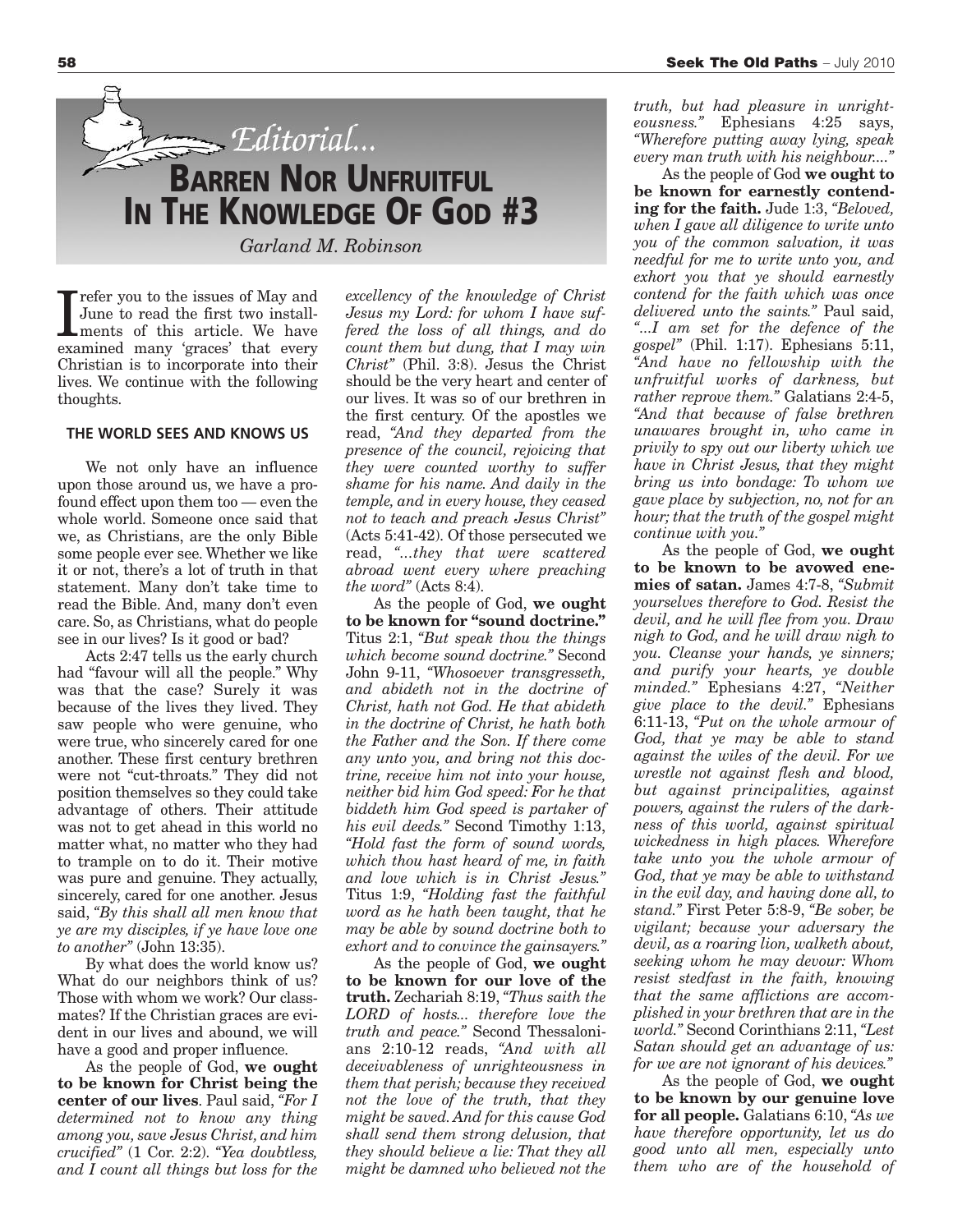*faith."* James 1:27, *"Pure religion and undefiled before God and the Father is this, To visit the fatherless and widows in their affliction, and to keep himself unspotted from the world."* First Peter 2:17, *"Honour all men. Love the brotherhood. Fear God. Honour the king."* Titus 3:8, *"This is a faithful saying, and these things I will that thou affirm constantly, that they which have believed in God might be careful to maintain good works. These things are good and profitable unto men."*

#### **IF WE DO NOT GROW**

If we do not grow in the Christian graces of 2 Peter 1:5-7, we will be barren or unfruitful in the Lord's work. This obviously is not good. It is not an option whether we do these things or not. Notice what we read in 2 Peter 1:8-9, *"For if these things be in you, and abound, they make you that ye shall neither be barren nor unfruitful in the knowledge of our Lord Jesus Christ. But he that lacketh these things*

#### **Lessons From Job…**

*(Continued from page 57)*

take heart from Job. Many of us are plagued with financial woes which seem insurmountable. Sometimes, family problems arise which could easily overwhelm us. There is the continuing problem of enemies who seek to cause us dismay. Our health often suffers from various ailments and injuries. Death frequently snatches away from us precious friends, relatives and faithful brethren. Our struggle with sin and temptation is constant and frightening. *What can possibly give us heart to continue fighting the good fight of faith?* "Shall we receive good at the hand of God, and shall we not receive evil?" We have all been glad recipients of the wonderful blessings of God. Let us also be ready to maintain our steadfastness in troublesome times.

Someone recently mused audibly in my presence, saying:"I don't know if all my troubles are being sent on me by the devil to torment me, or by the Lord to test me." Perhaps most of us have wondered the same thing about our problems. At the moment, it may be impossible for us to know.

*is blind, and cannot see afar off, and hath forgotten that he was purged from his old sins."*

To fail to add these qualities shows us to be most ungrateful. How could we expect the Lord to save us when we don't do what He says? Jesus plainly pointed out, *"And why call ye me, Lord, Lord, and do not the things which I say"* (Luke 6:46). The truth of the matter is that we are blind: spiritually blind, blind to the truth, blind to the Lord's way, blind to what salvation is all about. We want our cake, but we want to eat it too.We can't have it both ways. We can't expect to be saved when we're unwilling to obey the Lord out of a pure heart.

To be saved, we are told: *"give diligence to make your calling and election sure: for if ye do these things, ye shall never fall: For so an entrance shall be ministered unto you abundantly into the everlasting kingdom of our Lord and Saviour Jesus Christ"* (2 Peter 1:10-11). This does not mean we will never make a mistake or that we

But if we use our difficulties as stepping stones to greater faithfulness, our problems will become our blessings.

Many blessings come in disguise. Joseph considered his being sold into slavery by his brothers a horrible evil. But God worked it out as a blessing. Joseph was blessed in being exalted to a wonderful position of prominence in Egypt. Joseph's father and brethren were blessed in that, through Joseph's influence, their lives were spared from the great famine (Gen. 37-45). Some difficulty which causes us to be more faithful, more prayerful, more zealous, more spiritually minded, and more obedient to the Master, even though it might be painful to bear, is a blessing (Heb. 12:1-15).

*"Now no chastening for the present seemeth to be joyous, but grievous: nevertheless afterward it yieldeth the peaceable fruit of righteousness unto them which are exercised thereby. Wherefore lift up the hands which hang down, and the feeble knees; and make straight paths for your feet, lest that which is lame be turned out of the way; but let it rather be healed"* (Heb. 12:11-13).

> *464 Ridgewood Dr. Manchester, TN 37355*

will never sin. One who says he/she does not sin is deceiving himself. He is a liar. First John 1:8 and 10 says, *"If we say that we have no sin, we deceive ourselves, and the truth is not in us. ... If we say that we have not sinned, we make him a liar, and his word is not in us."*

We are to make every genuine effort to obey the Lord and serve him all the days of our life. When we do so, there is a home in heaven awaiting us. Jesus has gone to prepare a place for us (John 14:2-3). We will be granted entrance into the heavenly realm. We are on our way to that place that will be our eternal home — that everlasting kingdom.

Are you faithful? Are you growing in the Lord? Are you adding the Christian graces to your life? The Lord knows the answer, and you do too.

Do not be barren nor unfruitful in the kingdom of God.

*Part 3 of 3*

### **CONTRIBUTIONS**

| James W. & Jean Berry\$50       |  |
|---------------------------------|--|
| Thomas & Virginia Rothery\$50   |  |
| Central C/C, Denison, TX\$20    |  |
| Chuck & Nancy Verkist\$25       |  |
| Anonymous (in memory of         |  |
| Cloa Cantrell) \$100            |  |
|                                 |  |
| Arlington C/C,                  |  |
| McMinnville, TN\$50             |  |
| Saks C/C, Anniston, AL \$50     |  |
| Bobby & Mary Lawrence \$100     |  |
|                                 |  |
| Charles E. Johnson\$25          |  |
|                                 |  |
|                                 |  |
| Saks C/C, Anniston, AL \$50     |  |
|                                 |  |
|                                 |  |
|                                 |  |
|                                 |  |
| Robert M. Price \$200           |  |
| Robert M. Price \$200           |  |
|                                 |  |
|                                 |  |
| Baker C/C, Baker, FL\$25        |  |
| Anthony T. & Donna Grant        |  |
| (in memory of Sandra Grant)\$50 |  |
| Beginning Balance\$5,781.31     |  |
| Contributions\$1,915.00         |  |
| Debits                          |  |
| \$169670<br>Postaga             |  |

| Debits                   |  |
|--------------------------|--|
| Postage \$1,626.79       |  |
|                          |  |
| Ending Balance\$6,009.92 |  |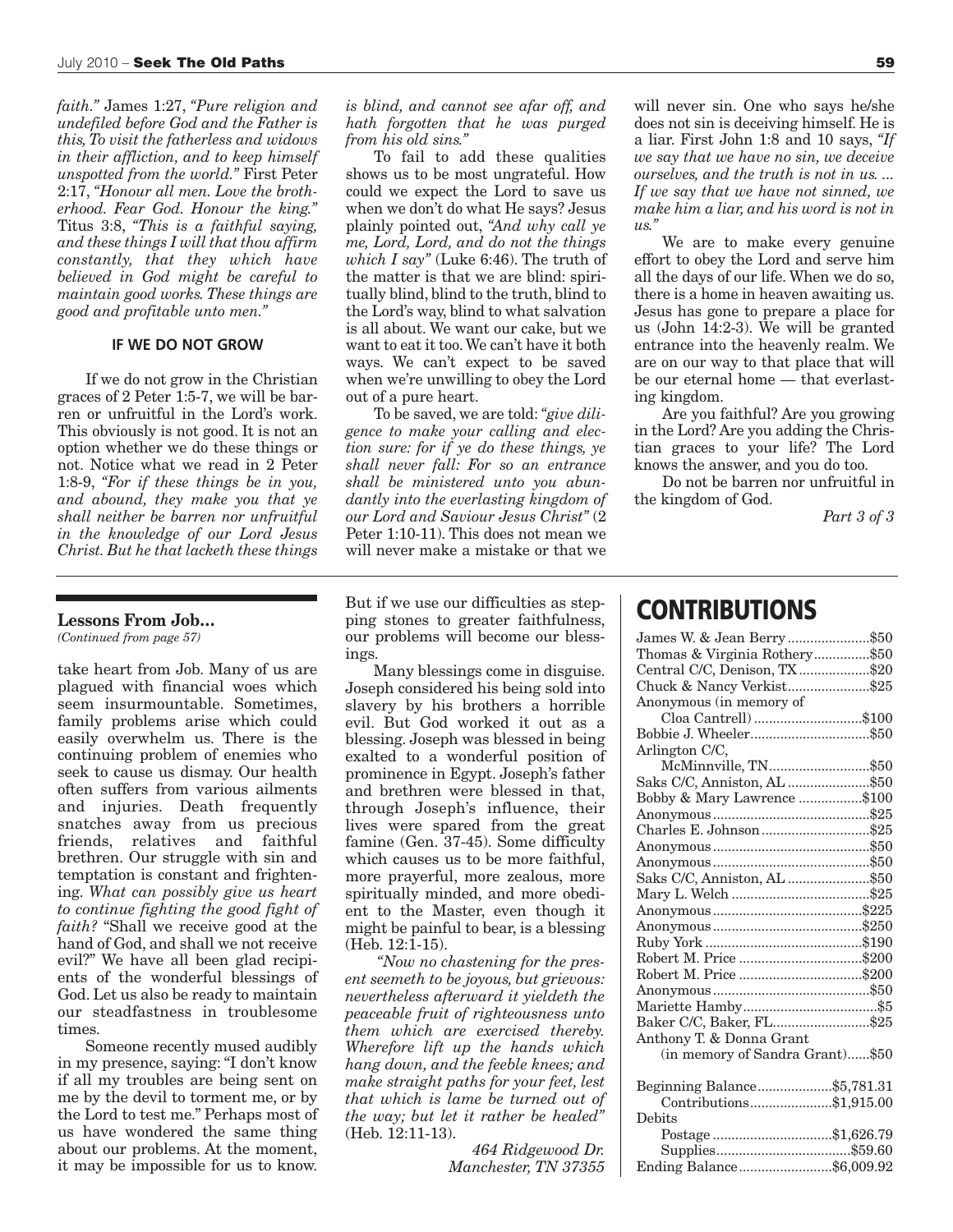

In a previous article for Second Did Paths, I began a discuss<br>the work of elders. This is<br>tinuation and elaboration of it. n a previous article for *Seek the Old Paths,* I began a discussion of the work of elders. This is a con-

It has been said that preachers do the work of elders, elders do the work of deacons and deacons do nothing. I am afraid there is more fact than fiction in this statement. However, such is not the Biblical concept of the work of elders, preachers or deacons. Let us consider what is not the work of elders, according to the New Testament, and then let us give some further thought to what is the work of elders, based on what the New Testament teaches. Some of these things will overlap with the preceding article on the same subject, but will be a reminder of Biblical truths long taught in ages gone by (2 Peter 1:12-15).

### **WHAT ELDERS ARE NOT**

**Elders are not deacons** as can be seen from the terms found in the preacher's epistles (1 & 2 Timothy and Titus). Following Paul's discussion of an elder's qualifications in 1 Timothy 3, he then gave the qualifications of deacons. He said,"Likewise must the deacons ... And let these also first be proved..." (1 Tim. 3:8-13). This shows a distinction between the office of an elder and that of a deacon. In addition, the charges given to elders were not issued to the deacons. Elders are to feed and oversee the flock (Acts 20:28; 1 Peter 5:1-3), but these responsibilities were not given to deacons.

**Elders can delegate certain responsibilities to the deacons.** In Jerusalem, the Grecian widows were being neglected in their daily needs; so the church selected and the apostles appointed seven men to "serve tables." Though the seven are not called deacons, the word in the original for "ministration" is from the same family of words as used in 1 Timothy 3:8-13. Study the words "ministration" (Acts 6:1) and "serve" (Acts 6:2). Whether one thinks these

## **THE WORK OF ELDERS #2**

*Ben F. Vick, Jr.*

seven were officers in the church as in 1 Timothy 3 is not my point. The point is that the work was delegated to these men by the apostles. If the apostles could delegate certain responsibilities to others, elders in the Lord's church can do the same today. If elders spend most of their time serving tables or caring for the building and grounds of the church, they would be abrogating their responsibilities to feed and oversee the flock.

**Elders do not share the role of leadership with the deacons.** The writer of Hebrews says, *"Obey them that have the rule over you, and submit yourselves: for they watch for your souls, as they that must give account, that they may do it with joy, and not with grief: for that is unprofitable for you"* (Heb. 13:17). The King James Version translates the Greek words *hegeomai humon* as "rule over you," whereas Berry's interlinear, as well as *The Majority Text Greek New Testament Interlinear,* translates it as "leaders." The word means to go before, to lead. Deacons, though they may be highly esteemed for their works' sake, are not the leaders in the local congregation.

**Some may have the concept that elders are merely board members, meeting behind closed doors and making decisions that affect the flock of God.** Though elders do meet privately to discuss church matters and make decisions concerning the local work, their work entails far more. Even in the making of decisions that affect the whole church, overseers should take into consideration the wishes of the congregation.

**Elders are not necessarily preachers.** The qualifications of elders differ from that of preachers. It is not necessary for a preacher to be married, though he has the right to be (1 Cor. 9:5); but an elder is to be married (1 Tim. 3:2). A preacher does not have to have children, but an elder must have believing children (1 Tim. 3:4-5).Too, elders are to feed the flock (Acts 20:28; 1 Peter 5:1-3). This, however, does not mean that elders are to do all of the feeding. In fact, it is impossible for them to do all of the feeding. One of the reasons for hiring a preacher to work full-time with a congregation is to assist the shepherds in feeding the flock.

Many years ago, some brethren taught the idea that if a congregation had elders, it could not have a fulltime preacher or evangelist. It was argued that preachers are to preach the Gospel to the world and elders are to teach the doctrine to the church. However, a careful reading of the New Testament will show that there were preachers in certain congregations, even when they had elders. For instance, the church at Ephesus had elders (Acts 20:17-35). Yet, the apostle had left Timothy at Ephesus to charge some that they teach no other doctrine (1 Tim. 1:3). How long Timothy was there is not the point. If he were there six weeks, he was located for six weeks. If he had been there two weeks, he would have been located for two weeks.

The terms "gospel" and "doctrine" are referring to the same body of truth. Paul desired to go to Rome and preach the Gospel to the saints there (Rom. 1:14-16). If the doctrine of Christ is to be taught to the church only, then Paul did not get that message because he preached "the word of God," "the faith" and "the doctrine of the Lord" to Sergius Paulus (Acts 13:5-12). Later, to the saints at Rome, Paul commended them for their initial obedience to the "form of doctrine" that was delivered to them. He wrote, *"But God be thanked, that ye were the servants of sin, but ye have obeyed from the heart that form of doctrine which was delivered you"* (Rom. 6:17).

It is true that a man might serve both as a preacher and an elder. Peter did (1 Peter 5:1), but that does not mean the two are the same. Preachers do not oversee the flock; elders do. Preachers are to preach the word; elders are to see that the word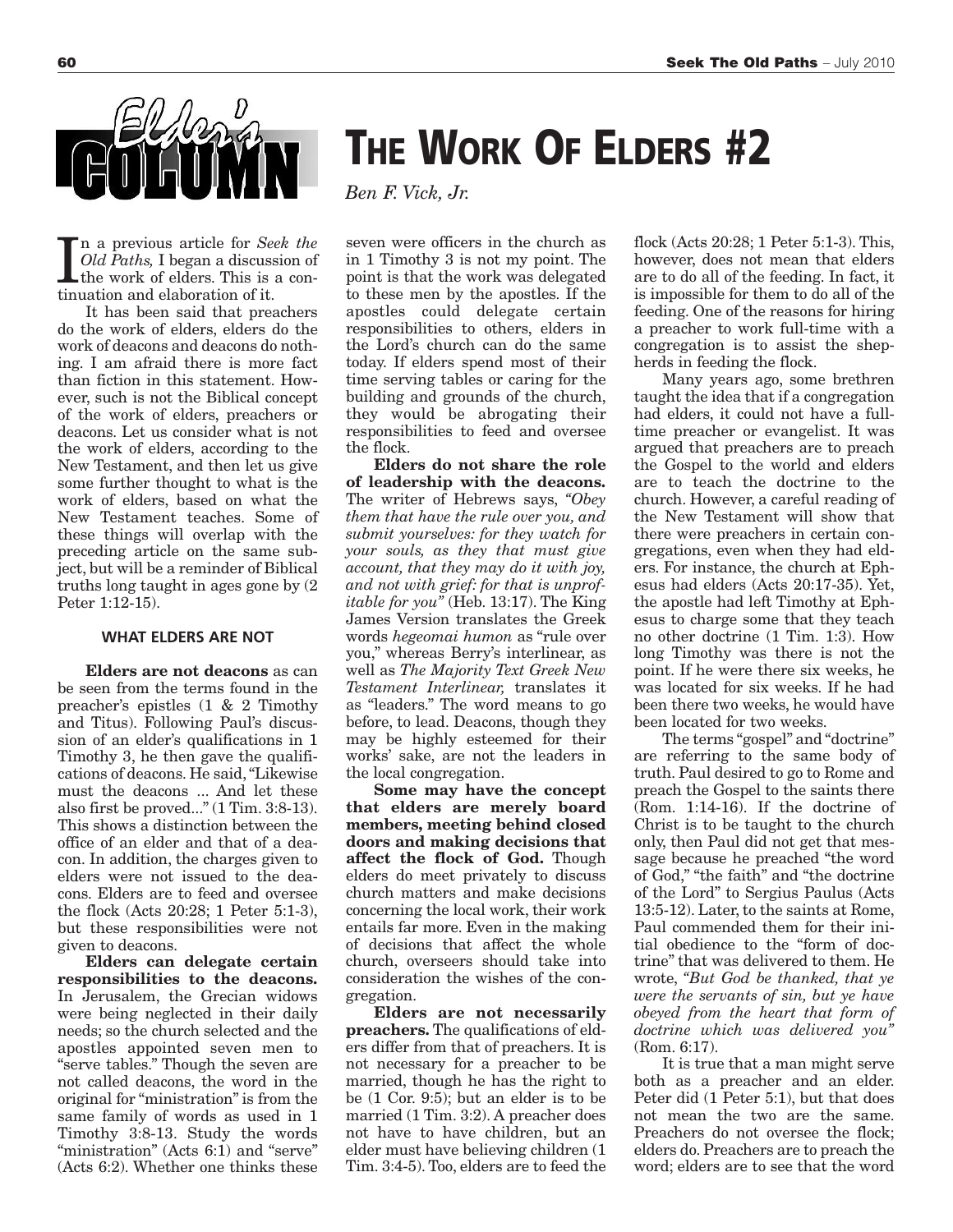is preached.

**Elders are not in charge of each home within the congregation.** Elders are to oversee the church, not the home. There is no Bible statement, nor New Testament example, nor New Covenant implication of elders, as elders, being over the home. However, some brethren have the false idea that elders can be over a "children's home." But God did not authorize them to oversee the legal home, any more than he authorized them to oversee the private home. Elders have no authority to go into someone's home and discipline the children in the home. As much as elders may want to do that, they have no authority to do so. This does not mean that the elders may not have to talk with a man about his leading his family in the right way, if the problems in the home spill over into the church. When a matter affects the church, it becomes the elders' business.

**Elders are not "church bosses."** Several years ago when a preacher's name was put before the congregation to be considered for the eldership, a good but ignorant sister asked him, "If you are put into the eldership, who is going to be your boss?" In the first place, one man does not make the eldership. Second, the congregation, which also includes each elder and preacher, is to obey the eldership that is over them (Heb. 13:17). An elder by himself has no more authority than any other member of the Lord's church. It is the **elder***ship* that has authority. "Obey them that have the rule over you."

I remember in one of my first works with a congregation, one particular elder would take me aside and "chew me out" for something that I had said or done. I got tired of that quickly, and asked this good brother if he was speaking for the eldership or himself. He said that he was speaking for himself. Then I told him that the next time he had a criticism of my work, I wanted all of the elders present to hear his criticism of me. That ended his taking me aside and criticizing me.

Peter warned elders, *"Neither as being lords over God's heritage, but being ensamples to the flock"* (1 Peter 5:3). *The Message,* a very loose and inaccurate translation, expresses the thought of this verse this way: "Not

bossily telling others what to do, but tenderly showing them the way."

### **WHAT ELDERS ARE**

**Elders are spiritual inspectors and analyzers.** When Nehemiah had heard of the terrible condition of the walls of Jerusalem and the plight of God's people, he was granted permission by Artaxerxes to go to Jerusalem and help. This he did. After three days of being in Jerusalem, he with a few men, went out at night and viewed the ruined walls of Jerusalem. He inspected the walls and analyzed the situation. Elders must first inspect and analyze themselves (Acts 20:28; 2 Cor. 13:5). Then, elders in the Lord's church must inspect the condition of the local congregation and analyze the situation. Overseeing the flock includes inspecting and analyzing it. Where are we spiritually? Are we getting the spiritual nourishment needed in our classrooms and from the pulpit? How can we help each member, each teacher, and the preacher improve?

**Elders are to be counselors of the souls under their charge.** Peter wrote, *"The elders which are among you I exhort, who am also an elder, and a witness of the sufferings of Christ, and also a partaker of the glory that shall be revealed: Feed the flock of God which is among you, taking the oversight thereof, not by constraint, but willingly; not for filthy lucre, but of a ready mind; Neither as being lords over God's heritage, but being ensamples to the flock"* (1 Peter 5:1-3). The root Greek word for "feed" means "to lead, with the implication of providing for, 'to guide and to help, to guide and take care of'" (from Greek-English Lexicon Based on Semantic Domain. Copyright, 1988. United Bible Societies, New York. Used by permission). It seems only natural that elders who have a love for God's word and the souls of men and have experienced the hardships of life would be the ones from whom counsel is sought. The fact that a young minister has been granted a PhD in counseling from some seminary does not necessarily mean he is qualified to counsel. The Bible is the very best book on counseling in all the world (2 Tim. 3:16-17), and elders ought to know the Bible as well as, or

better than, anyone.

**Elders are to be examples to the flock.** They must set the example. They are to be out in front. The word "rulers" in the original carries the idea of those who go before (Heb. 13:17). Elders are not to "drive" or "herd" the flock of God, but "lead" it in both word and deed. A man that is not above reproach (i.e., blameless) or who does not have a good name among those in the world, cannot be a good leader. A church who puts a man lacking these qualifications into the eldership, is wrong and headed for trouble.

**Elders are to be business-like in the Lord's work.** Minutes of elders' meetings should be recorded. Honest men can sometimes forget what was said or decided in a meeting. So, if minutes are kept and given to each elder, one can refer to the minutes if there is a question about a decision that may or may not have been reached. Letters sent to elderships should be answered by the elders (unless they are form letters). A missionary or preacher who is seeking financial support may send a letter to an eldership. Even if the elders decide not to help the brother, it is good to let him know one way or the other. Such is just good business. If businesses in the world were run like some churches, they would be utter failures. Paul wrote, *"Not slothful in business; fervent in spirit; serving the Lord"* (Rom. 12:11).

**As shepherds of the flock, elders are to be restorers.** They need to try to restore the wayward. Paul wrote, *"Brethren, if a man be overtaken in a fault, ye which are spiritual, restore such an one in the spirit of meekness; considering thyself, lest thou also be tempted"* (Gal. 6:1). Jesus said, *"How think ye? if a man have an hundred sheep, and one of them be gone astray, doth he not leave the ninety and nine, and goeth into the mountains, and seeketh that which is gone astray? And if so be that he find it, verily I say unto you, he rejoiceth more of that sheep, than of the ninety and nine which went not astray"* (Matt. 18:12-13). Sometimes it is very difficult to catch a member at home who has strayed.There have been times when the only way that an eldership could communicate with a member is by letters, emails or phone calls. When face-to-face meet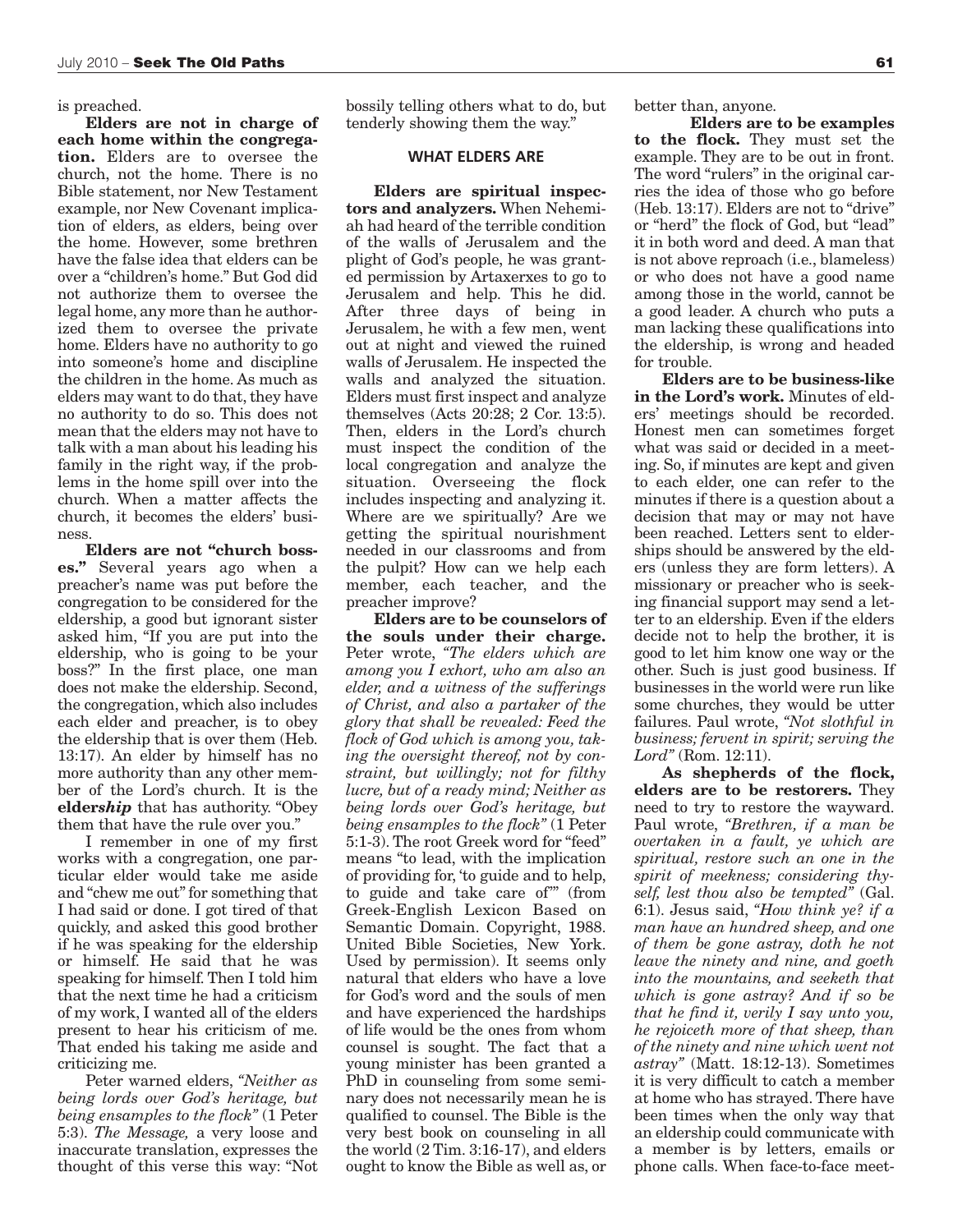ings are not possible, then other methods are necessary. Keep in mind that the New Testament letters were written to churches and individuals to instruct, correct and admonish.

**Elders are to be visitors.** James wrote,*"Is any sick among you? let him call for the elders of the church; and let them pray over him, anointing him with oil in the name of the Lord: And the prayer of faith shall save the sick, and the Lord shall raise him up; and if he have committed sins, they shall be forgiven him"* (James 5:14-15). In the first century, there were members of the church who had received spiritual (miraculous) gifts by an apostle having laid hands on them (Acts 8:14-24; Rom. 1:11; 1 Cor. 12:8-10). This passage in James indicates that some elders had spiritual gifts in the first century. When a member of the church was sick, the elders were called. They would pray on behalf of the sick, and the prayer of faith (that is a miraculous faith, not the prayer of the faithful) shall save the sick, i.e., he would be healed (if it were the Lord's will). Though miracles have ceased, it is

still right and good for one who is sick to call upon the elders or any faithful member of the church to pray for him.

Therefore, let elders oversee and feed the flock of God. Let preachers preach the word and let deacons serve in the areas in which they are called upon to serve. This is God's pattern set forth in the New Testament. Let us adhere to it.

> *Inform-vick@sbcglobal.net 4915 Shelbyville Rd. Indianapolis, IN 46237*

# **THE DEVIL'S FAITH AND ITS CONSEQUENCES**

**Man** is saved by faith (Rom.<br>
the faith that saves is<br>
the faith that obeys (Heb.<br>
the faith that obeys (Heb. 5:1). The faith that saves is 5:9). Salvation by faith is a prominent theme throughout the New Testament. Amazingly, the devils also have faith (James 2:19), but their faith is not a saving faith. The devil believes there is a God in heaven. In fact, he has first-hand knowledge of God's existence! Many professed "Christians" have no more faith than does the devil.

The "devil's faith" says, **"One church is as good as another."** Consider how many professed "Christians" believe this lie. Most members of every denomination subscribe to this "belief." We are sometimes told,"Well, after all, the church does not save." While it is true, the church does not save, it is also true that Christ has promised to save only his church (Eph. 1:22,23; 5:23). The saved are in the church of Christ because Christ *"...added to the church daily such as should be saved"*  $(Acts 2:47)$ . Of course, the devil wants everyone to believe one church is just as good as another and, unfortunately, many have swallowed the devil's lie which has produced in them the same kind of "faith" as possessed by the devil.

The "devil's faith" says, **"Baptism can't save you. Don't you know there's nothing in water that can save anyone?"** The devil is a Master of deceit. He deceives many into believing baptism is not

### *Marlin Kilpatrick*

essential to our salvation. Those who deny the necessity of baptism for the remission of sins, have nothing more than the "devil's faith." One who has a faith like the devil will often say, "Let me tell you how the Lord saved me." When I hear someone say that, I know right away their so-called "saved me" never includes baptism for the remission of sins. But, the apostle Peter said otherwise: *"repent and be baptized...for the remission of sins"* (Acts 2:38).

Not all who possess the "devil's faith" are outside of the church. Even in the Lord's church there are many who are afflicted with a "faith" like that of the devil. Lukewarm Christians never intend to have the "devil's faith," but they do. The church at Laodicea was lukewarm, wherefore Jesus said, *"...I will spue thee out of my mouth"* (Rev. 3:16).The devil says, "Hold on there! Don't get too excited about your religion."

Many Christians listen to the devil and never say a word about the Lord and his plan to save man from his sins. Dear brother or sister, when was the last time you were responsible for someone obeying the Gospel? Jesus spoke of himself as being the True vine (John 15:1). He also said, *"Every branch in me that beareth not fruit he taketh away..."* (John 15:2). Of these fruitless branches, Jesus said, *"...men gather them and they are cast into the fire and they are burned"* (John 15:6). The "devil's faith" will cost many a church member their soul.

The "devil's faith" will **cause the church to divide.** The use of instrumental music in Christian worship is a symptom of the "devil's faith," which is possessed by some church members. The devil says, "The singing sounds so much better with the use of a piano or organ." Those Christians who are more interested in pleasing themselves rather than pleasing the Lord, will listen to the devil and split the church. Why? Because they are infected with the "devil's faith." The "I'll please myself, regardless of what the scriptures say," is alive and well in many congregations of the Lord's church.

The cure for the problem of the "devil's faith" is in the words of the apostle Paul. *"And take the helmet of salvation, and the sword of the Spirit, which is the word of God"* (Eph. 6:17). Soldiers of Christ must arise and take the lead in the battle for truth. We must, *"fight the good fight of faith, lay hold on eternal life..."* (1 Tim. 6:12). We must be able to say, *"for I have not shunned to declare unto you all the counsel of God"* (Acts 20:27).

When our pulpits sound forth the message of truth and our elders support such preaching, the church will be made strong. When this approach to the "devil's faith" is made, souls will be saved and the Lord will be pleased. Think about it.

> *1336 Spring Lake Rd. Fruitland Park, FL 34731*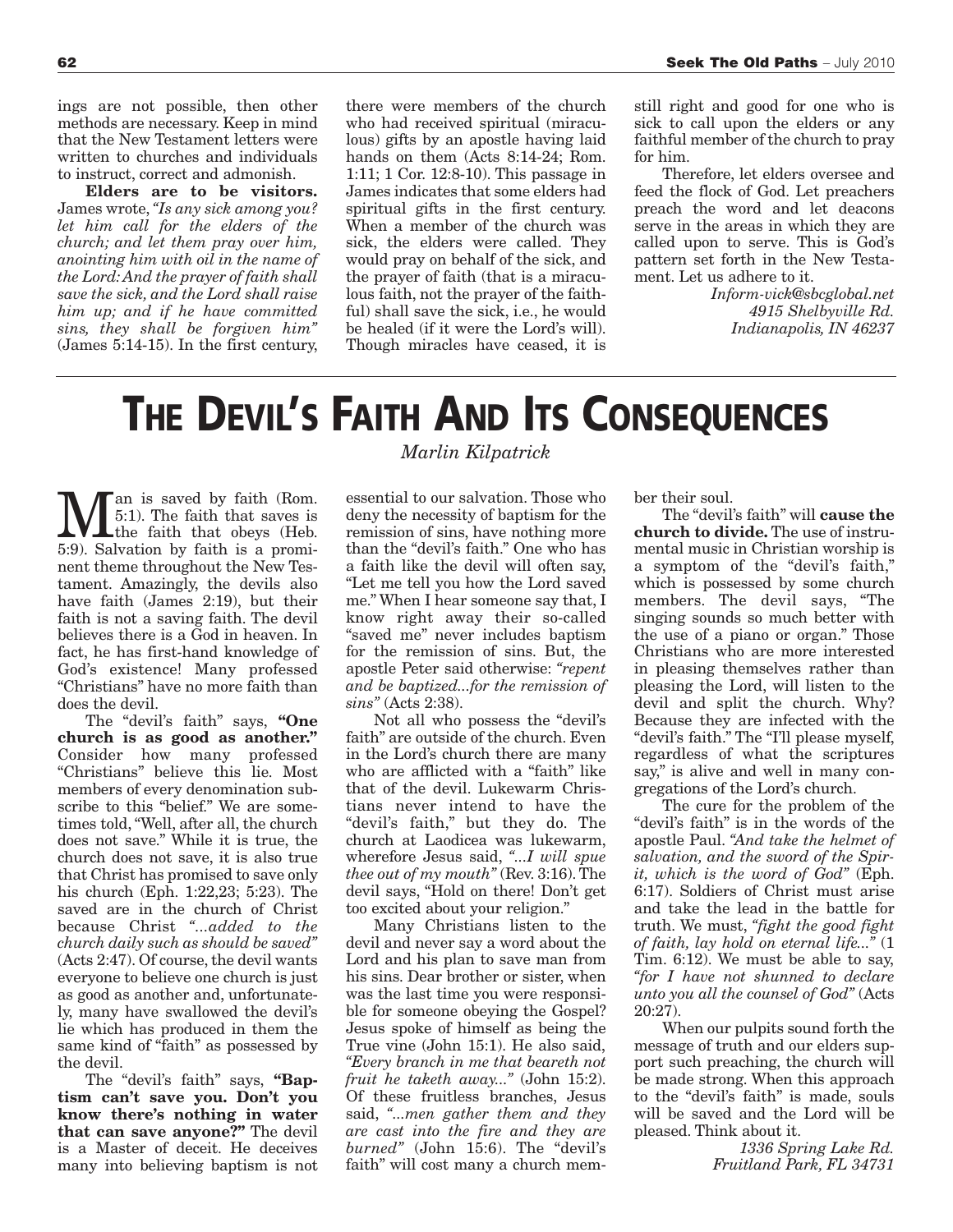## **THE CHALLENGE TO JESUS' AUTHORITY**

*Marvin L. Weir*

*Failure to accept the undeniable truth of God's Word does not change the facts. The authority of Christ is challenged today just as it was by the Jews of Jesus' day.*

**During Jesus' earthly ministry,<br>the Jews were constantly challenging His authority. The<br>Jews claimed to believe the Old Tes**the Jews were constantly challenging His authority. The Jews **claimed** to believe the Old Testament Scriptures, and yet they rejected and refused to follow the very One (Messiah) for whom they looked. There was no reason for Jewish believers to not recognize the Son of God. Jesus observed, *"...These are the words which I spake unto you, while I was yet with you, that all things must be fulfilled, which were written in the law of Moses, and in the prophets, and in the psalms, concerning me"* (Luke 24:44). Sufficient information regarding the Christ had been revealed in the *Law of Moses,* the *Psalms,* and by the *prophets.* It did no good to claim to honor Moses and then refuse to believe what Moses said about the Christ.

The Jews ask Jesus, *"...By what authority doest thou these things? and who gave thee this authority to do these things"* (Mark 11:28)? Jesus knew these Jewish rulers would not believe His claim of Deity or His claim of being the Messiah. A debate or further dialogue would be useless. If Christ claims His authority comes from heaven, the Jews will accuse Him of blasphemy. If the Lord claims Rome as His source of authority, the Jews will have turned Him over to the Roman authorities. Such being the case, Jesus says to these rulers, *"...I will also ask of you one question, and answer me, and I will tell you by what authority I do these things. The baptism of John, was it from heaven, or of men? answer me"* (Mark 11:29- 30). This question caught the Jewish rulers by surprise and caused them quite a dilemma. Thus, *"...they reasoned with themselves, saying, If we shall say, From heaven; he will say, Why then did ye not believe him? But if we shall say, Of men; they feared the people: for all [men] counted John, that he was a prophet indeed"*

(Mark 11:31-32).

Think about this question as you ponder the Jewish ruler's dilemma. "Tell me, have you stopped beating your wife?" A "yes" or "no" answer to this question simply points to one's guilt. If the Jews said John's baptism was from Heaven, then why had they not obeyed God? If they said John's baptism was of men, they feared the people (even being stoned to death, Luke 20:6). Thus, these Jewish leaders who took great pride in their knowledge, answered *"We cannot tell"* (Mark 11:33). What an answer! They presume to sit in judgment on Jesus, and yet cannot reach a simple conclusion regarding John the Baptizer and his baptism.

Failure to accept the undeniable truth of God's Word does not change the facts. The authority of Christ is challenged today just as it was by the Jews of Jesus' day. The Scriptures make it clear that Christ has **all** authority in heaven and on earth (Matt. 28:18). Although Christ has ascended back to the Father (Col. 3:1), His Word remains as our guide (Col. 3:16). The Lord reminds all today of the power of His word in saying, *"He that rejecteth me, and receiveth not my words, hath one that judgeth him: the word that I have spoken, the same shall judge him in the last day"* (John 12:48). No one has the right to "add to" or "take from" the Word of God (Prov. 30:5-6; Rev. 22:18-19). Neither must the Gospel be ignored (2 Thess. 1:8-9) or perverted (Gal. 1:6-9).

Let us now observe how many today who claim to believe in Christ and His Word, yet challenge His authority. People say:

1) I believe in Christ, but I don't believe I have to attend church services to be saved. Answer: One does not believe the Lord who **willfully forsakes** assembling with the saints (Heb. 10:25; 1 Cor. 11:18-20).

2) I believe in the one Christ, but I do not believe in just one body. Answer: Christ, as head of the church, has **only** one body (Eph. 1:22-23; Eph. 4:4; Col. 1:18).

3) I believe the blood of Christ saves me, and it does not matter which denominational church I attend. Answer: Christ promised to build **only** His church (Matt. 16:18), and to save **only** His church (Eph. 5:23) [the one blood-bought body, Acts 20:28].

4) I believe in Christ, but I feel that I can worship as I please. Answer: One **must** worship *"in spirit and in truth"* (John 4:24) in order for such worship to be acceptable to God. God's Word is true (John 17:17) and not necessarily what man thinks.

5) I believe in Christ, but I do not believe baptism is necessary for salvation. Answer: The Lord said, *"He that believeth and is baptized shall be saved; but he that believeth not shall be damned"* (Mark 16:16).

6) I believe in Christ, but I believe that women can serve as elders or leaders in the Lord's church. Answer: Only men (1 Tim. 3:1) who are *"the husband of one wife"* (1 Tim. 3:2) can serve as elders. Women are not to teach men or assume a leadership position in the church (1 Tim. 2:12; 1 Cor. 14:34).

To **profess** to believe in Christ and then reject and ignore His authority never honors the Lord! *1272 Bonham St.*

*Paris, TX 75460*

The cross of Christ is despised by the world. Yet it is the means by which we have forgiveness of sins. By the Lord's death on the cross, salvation is made possible for all humanity. Jesus endured the cross for us (Heb. 12:2). The way of the cross leads home. Are you ready?